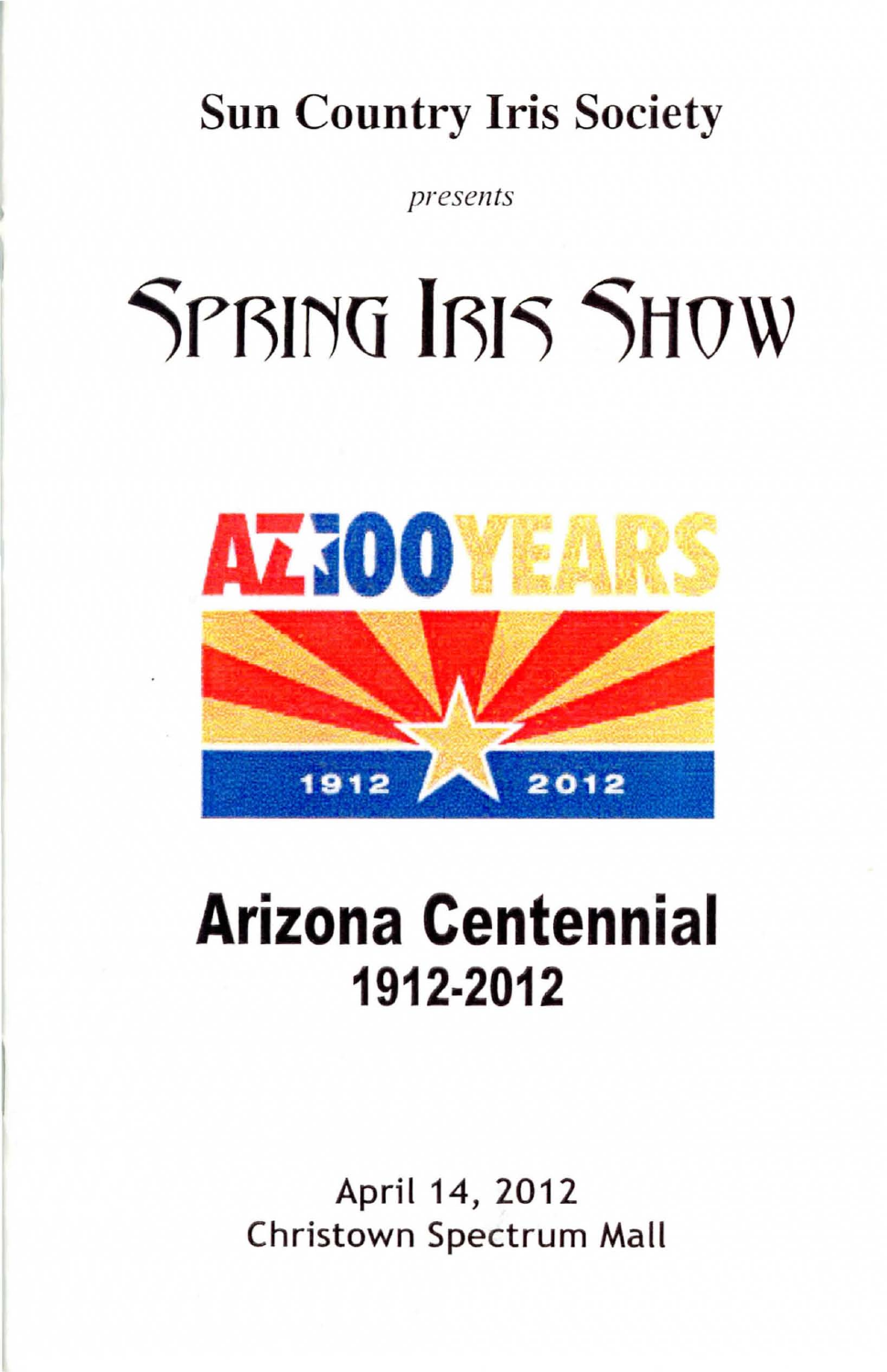An affiliate of the American Iris Society

Wefcome

Welcome to Sun Country Iris Society's 41st Spring Iris Showl This year's theme is "ARIZONA CENTENNIAL". Our horticulture, artistic divisions and collection entries will enlighten you to the many varieties and types of iris that thrive in our desert climate. We hope you will enjoy the artistic interpretations of our flower arrangements.

This competition is open to the public. We appreciate Christown Spectrum Mall for the use of their facility and for aU their hospitality and support. We are pleased to present this show to the patrons of Christown Spectrum Mall and to the general public for their enjoyment.

Ardi Kary, 2012 Show Co-Chairman

To learn more about Sun Country Iris Society, you are welcome to visit one of our monthly meetings. Our meetings are held the first Tuesday of the month, 7:00 p.m. at

> The Valley Garden Center 1809 North 15th Avenue Phoenix, AZ 85007

For more information please call Gary Miller at (602) 339-6269 or log on to www.suncountryiris.org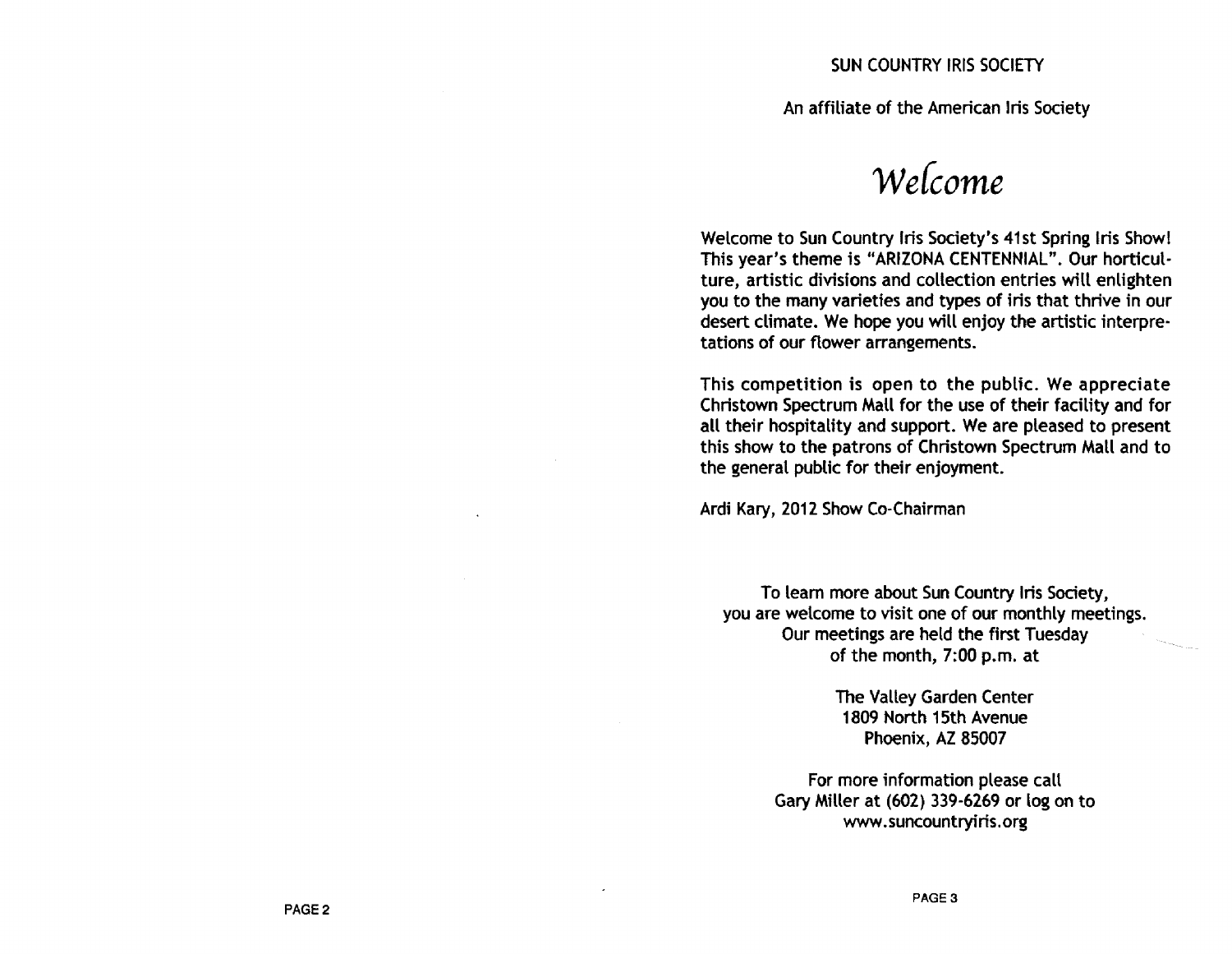#### SUN COUNTRY IRIS SOCIETY

An affiliate of the American Iris Society

Presents Our 41st Annual Spring Iris Show

#### ARIZONA CENTENNIAL 1912-2012

Christown Spectrum Mall 1703 W. Bethany Home Rd. Phoenix, AZ 85015

April 14, 2012 Free Exhibit to the Public

Saturday, 11:00 a.m. to 4:00 p.m.

This is an American Iris Society sanctioned show, conducted according to AIS rules and regulations, and judged according to AIS rules. The show committee will endeavor to protect all exhibits but cannot be responsible for the loss or damage to the exhibitor's property.

#### INDEX

| Commercial Display Division  Page 11 |  |
|--------------------------------------|--|
|                                      |  |
|                                      |  |
|                                      |  |
|                                      |  |
|                                      |  |

#### SHOW COMMITTEE

Co-Chairman: Gary Miller Co-Chairman: Ardi Kary Show Schedule: Randy Pooler Secretary/AIS Awards: Randy Pooler SCiS Awards: Show Committee Staging/Set-up/Properties: Vi Zepeda Classification: Show Committee Entry and Placement: Kyria Peavy and Lynn Nau Judges: Jack Weber Clerks: Barbara Andresen Hospitality: Valerie Scioscia Publicity: Barbara Vacanti and Nancy Major Artistic Concepts: Show Committee Clean-up: All Members

> The Sun Country Iris Society Show Awards Presentation Will be May 1, 2012 at 7:00 p.m.

At the Valley Garden Center 1809 North 15th Avenue Phoenix, AZ 85007

#### SUN COUNTRY OFFICERS - 2012

President: Gary Miller Vice President: Ardi Kary Secretary: Kyria Peavy Treasurer: Deborah Nolan Director: Francelle Edwards Director: Barbara Andresen Director: Vi Zepeda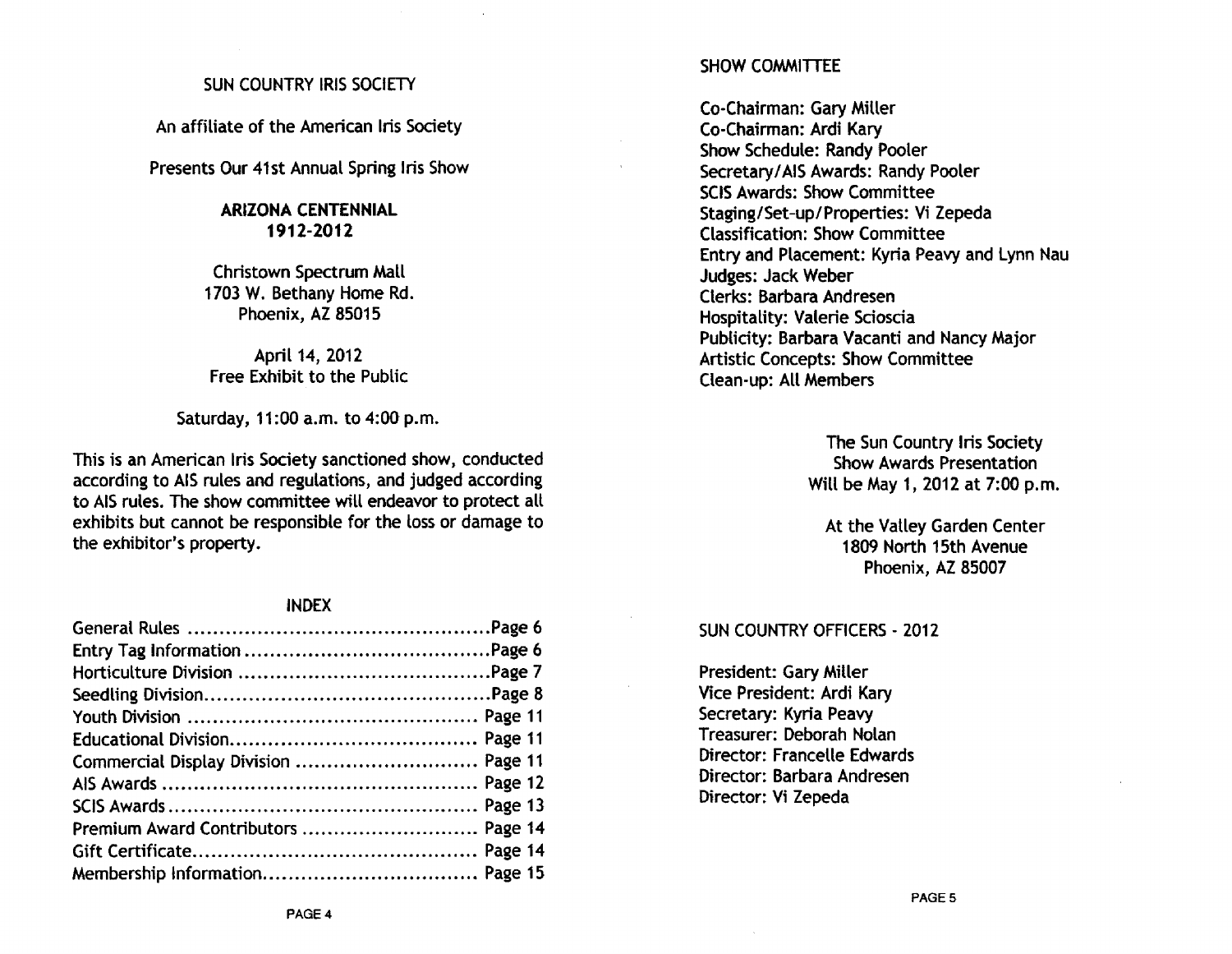#### GENERAL SHOW RULES

General Rules apply to all divisions. For spedfic information pertaining to your entry, see Special Rules for that Division.

- 1. Exhibition privileges are open to aU persons without charge.
- 2. Entries accepted 7:00 a.m. to 8:30 a.m., April 14. LATE ENTRIES ACCEPTED FOR DISPLAY ONLY.
- 3. Entries must be clearly, correctly, and completely identified and entered in the proper division, section and group/ class; to be judged.
- 4. No judge or designated apprentice judge may judge in a section where the judge or a member of the judge's family has an entry.
- 5. Judging will begin at 9:00 a.m., April 14. Only judges, designated apprentices, show Chairpersons, and clerks are permitted in the exhibition area during judging.
- 6. Judging will be done in accordance to A1S rules. Any award, either AIS or SClS, may be withheld at the judges' discretion if no worthy specimen is available. Decisions of the judges are final.
- 7. Official AIS rules and regulations cannot be violated.
- 8. Exhibits and ribbons must remain on display until 4:00 p.m., April 14. AU entries must be removed by 4:30 p.m. on that date.

AIS Entry Tags, Exhibitor Numbers and Forms will be available at the April 3 Sun Country Iris Society general meeting and at the show location from 7:00 a.m. to 8:30 a.m. on April 14.

Please print in blue or black ink only. Complete both portions of each tag, following the Show Schedule outline.

Group refers to horticultural entries.

Class refers to artistic entries.

Variety refers to the name of the iris or the title of an artistic entry.

Entry No. is the Exhibitor Number assigned by Show Secretary.

#### DIVISION I - HORTICULTURE

While the Scale of Points varies for each section, all sections are scored 75 points for cultural perfection (flower and stalk) and 25 points for condition and grooming.

#### SPECIAL RULES

- 1. Entries must have been grown and entered in person by the exhibitor.
- 2. Entries placed on the show bench will be judged as groomed by the exhibitor.
- 3. Exhibitors may enter only one stalk of any particular variety, but may enter as many varieties as desired. (Collections are excepted; see Section K.)
- 4. Display containers will be furnished by the Show Committee.
- 5. Single specimen entries will be placed in alphabetical order of variety name within sections/groups. Each variety (cultivar) is a separate class for judging.
- 6. Faded stalks may be groomed or removed by the Show Committee or the exhibitor anytime after the judging is completed.

Section A - TALL BEARDED

Section B - ARIL AND ARILBRED

- Group 1 Aril
- Group 2 Arilbred
- Group 3 Aril-med

Section C - MEDIAN AND DWARF

- Group 1 Border Bearded
- Group 2 Miniature TaU Bearded
- Group 3 Intermediate Bearded
- Group 4 Standard Dwarf Bearded
- Group 5 Miniature Dwarf Bearded

Section D - SPURIA

Section E - LOUISIANA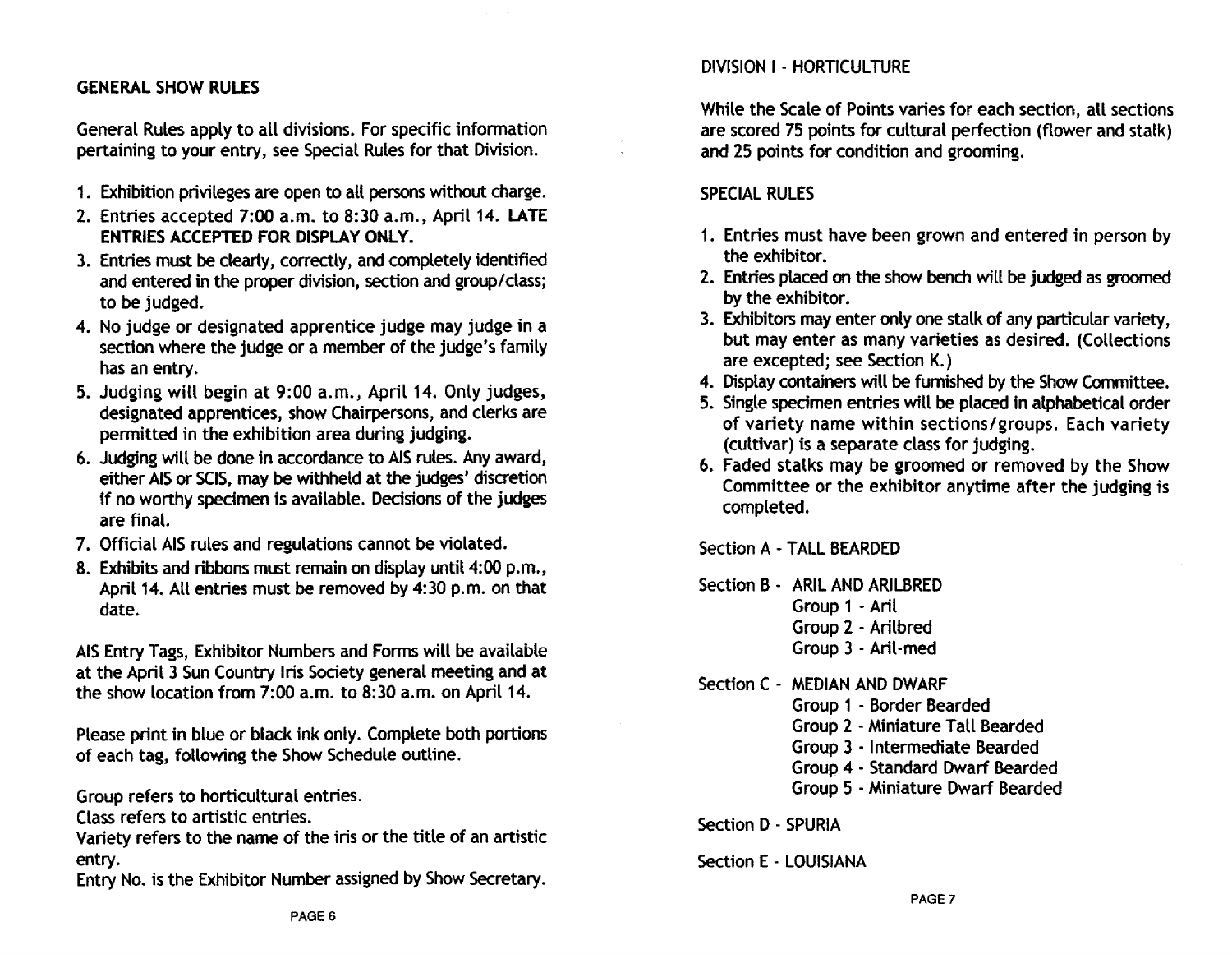Section F - SIBERIAN

Section G - HISTORIC IRISES (introduced prior to 1983)

Section H<sup>\*</sup> · BULBOUS (Eligible for limited AIS awards)

Section I \* - RELATED GENERA (Not eligible for AIS awards)

Section J<sup>\*</sup> - MISCELLANEOUS: Any iris not listed above.

Section K • COLLECTIONS: Three (3) stalks. Exhibitors may enter more than one collection in each group, but each collection must be a different type; for example: Tall Bearded, Spuria, Louisiana.

Group 1 • Same type, same variety Group 2 . Same type, 3 different varieties

Section L • SINGLE BLOOM (Single blossom classes may not have award ribbons counted for Silver and Bronze Medal/ Certificates and are not eligible for the "Best Specimen of Show" Award.)

Sections or groups for bulbous irises and collections and English boxes are eligible to receive award ribbons, special section awards and section rosettes. Award ribbons are included in the tally for Silver and Bronze Medal/Certificates although these entries are not eligible for the "Best Specimen of Show" Award.

Section certificates are available for award to the winner of the most blue ribbons in each section of a show that has competition in more than one type of irises provided there are at least three exhibitors and there is competition in at least five varieties/cultivars. Groups of various types of irises may be combined in order to qualify. For example, all beardless in an Apagon section, all medians in one section, etc. No awards for a tie of one ribbon.

#### DIVISION II - SEEDLINGS

Any type of iris not introduced into commerce. Must be entered

under seedling number or registered name and must be made in the name of the originator (hybridizer). To indicate type of seedling on the entry tag, use Section/Group as outlined in Division I.

#### DIVISION III - ARTISTIC DESIGN

#### SPECIAL RULES

 $\int$ 

I J

- 1. Arrangements must be the work of the exhibitor, but the plant material need not have been grown by the exhibitor.
- 2. Exhibitors are limited to one entry in each class.
- 3. Iris must be used in all arrangements and must be the predominating feature. Iris of any type may be used, unless specified. Though not required, iris used may be identified on a separate card.
- 4. Dried or treated natural plant material is acceptable, but fresh material must predominate. No painted fresh material or artificial plant material is permitted.
- 5. No background boards may be used except in Section A. Backboards will be furnished by the Show Committee.
- 6. Interpretive accessories may be used, but must be subordinate. Use is required only if specified.
- 7. Containers should be marked on the underside with owner's name and address.
- 8. Exhibitors are responsible for maintaining arrangements in fresh, groomed condition after judging is completed and for removing exhibits promptly at the close of the show.
- 9. The use of any part(s) of plants on the state conservation list, plants that are illegal in the State of Arizona, and plants that are poisonous is strictly prohibited. When in doubt, leave it out.

The show committee will endeavor to protect all exhibits but cannot be responsible for the loss or damage to the exhibitor's property.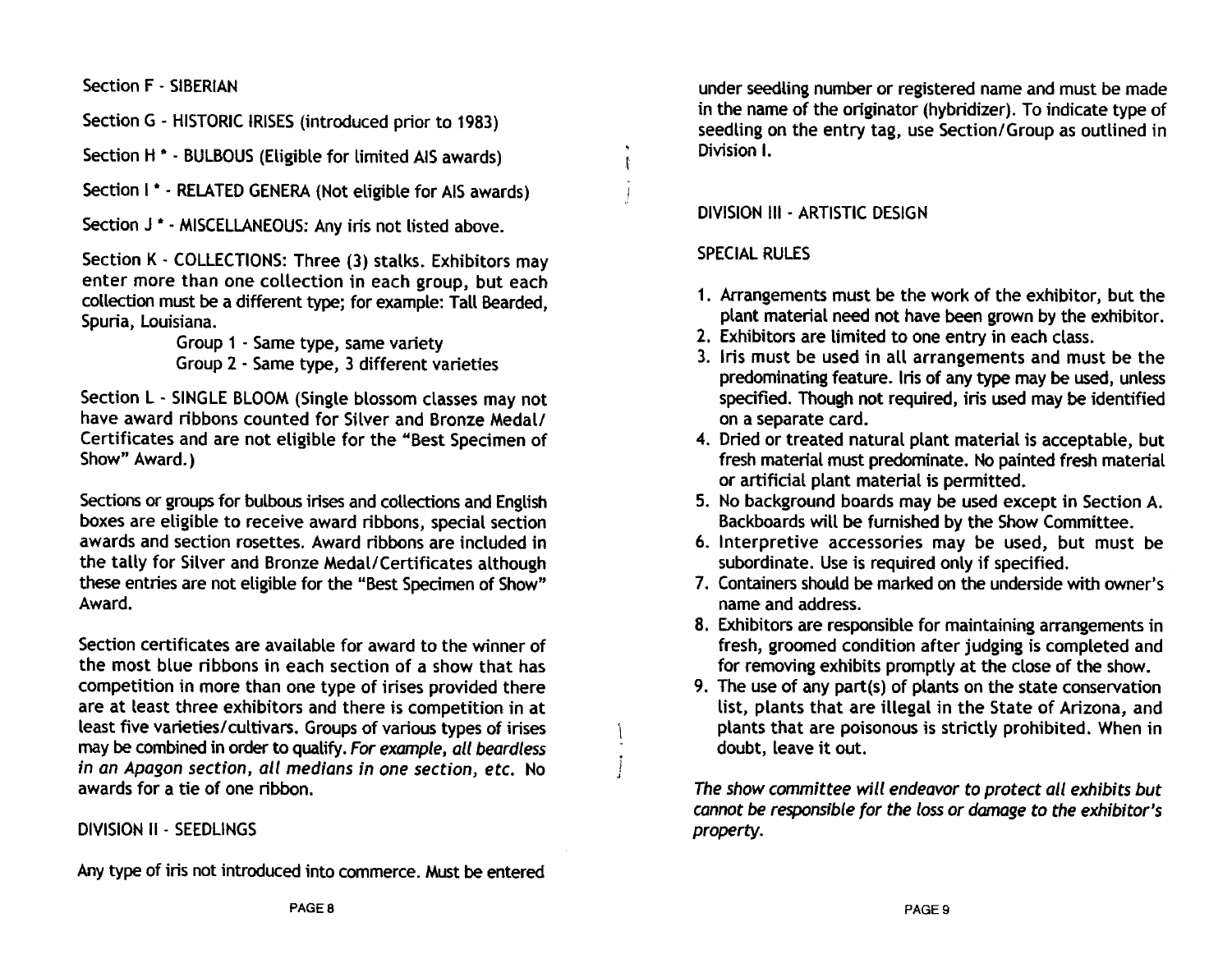THEME: ARIZONA CENTENNIAl- 1912-2012

Just as one looks forward to a bloom season, we look forward to our iris show each spring. This year our artistic division features an array of irises interpreting "ARIZONA CENTENNiAl" .

- Section A Backboards (32" high, 24" wide with two 12" wings) will be furnished.
	- Class 1 Monument Valley A tail arrangement, not to exceed 30" in height. The backboard may be draped.
- Section B Sun Country Iris Society members only. For novices (no first place ribbons won in previous shows).
	- Class 1 Kitt Peak Arrangement using a single iris stalk as the predominant feature and fresh foliage. Interpretive accessories may be used.

Section C - Open to all.

- Class 1 Grand Canyon Mass design with iris and other spring blooms in increasing heights.
- Class 2 Kartchner Caverns Use of dark iris required.
- Class 3 Havasu Falls Creative use of mirror(s) and/or visible water.
- Class 4 Route 66 Free Interpretation.

DIVISION IV - YOUTH ENTRIES

All GENERAL AND SPECIAL RULES APPLY. Youth is defined as 18 years of age or younger.

Section A - HORTICULTURE

Class 1 - TAll BEARDED

Class 2 - ANY OTHER IRIS

Section B - ARTISTIC DESIGN

- Class 1 Salt River Tubing Irises with other spring blossoms in container of choice.
- Class 2 Slide Rock- Arrangement using a single iris stalk.

DIVISION V - EDUCATION

All exhibits must be related to irises, iris culture or hybridizing. Horticultural materials, if used, need not have been grown by the exhibitor.

The AIS Bronze Medal Certificate may be awarded to the exhibitor of an educational exhibit found to be of outstanding merit by the judges of the show.

#### DIVISION VI - COMMERCIAL DISPLAYS

Commercial displays are welcome. Due to limitations, only one table per commercial exhibitor can be provided. Sun Country Iris Society Show Committee will determine if an exhibitor is to be given commercial status. Displays are not judged, however, commercial displays will be recognized by an AIS Bronze Medal Certificate.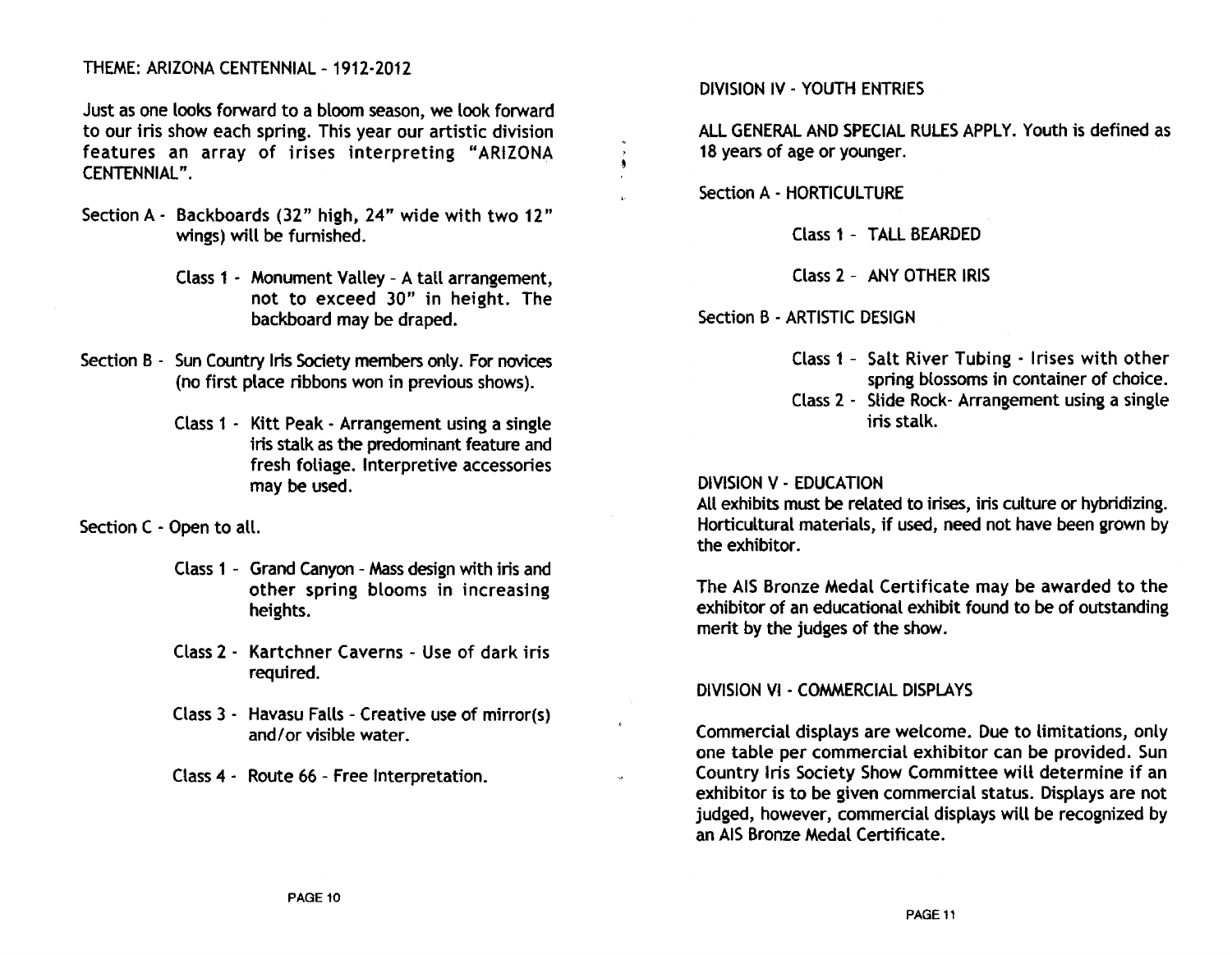#### AMERICAN IRIS SOCIETY EXHIBITION AWARDS

AIS RIBBONS for first, second, third place, and honorable mention will be awarded in each cultivar/class as merited.

AIS ROSETTES will be awarded for:

Horticulture Division: Best Specimen in each Section Best Specimen of Show Sweepstakes (most blue ribbons - rosette only)

Seedling Division: Best Seedling of Show

Artistic Division: Best Design of Show Artistic Sweepstakes

Youth Division:

Best Specimen of Show Horticultural Sweepstakes (rosette only) Best Design of Show Artistic Sweepstakes

The AIS SILVER MEDAL and certificate will be awarded to the winner of the most first place ribbons in the Horticulture and Youth Divisions.

The AIS BRONZE MEDAL and certificate will be awarded to the winner of the second most first place ribbons in the Horticulture, Youth, Educational and Commercial Divisions.

AIS SECTION CERTIFICATES will be awarded to the winner of the most first place ribbons in each Horticulture Section, provided there are at least three exhibitors and competition in at least five varieties (cultivars).

AIS EXHIBITION CERTIFICATE is automatically awarded by the panel of judges for the Best Seedling of Show. An EC will also be awarded to any seedling receiving five or more votes from accredited AIS judges attending the show.

In the event of a tie for Sweepstakes for either Medal or Section Certificates; second place, then third place, then honorable mention ribbons will be counted. Rosettes are not considered in the case of a tie.

SUN COUNTRY IRIS SOCIETY AWARDS

 $\bullet$ 

Sun Country Iris Society will present AWARDS to exhibitors for:

Horticulture Division: Best Tall Bearded Best Aril/Arilbred Best Median/Dwarf Best Spuria - In Memory of Betty Wickenkamp Best Louisiana Best Siberian Best Bulbous Best Miscellaneous Best Collection Best Specimen of Show Sweepstakes Sweepstakes Runner-up

Specialty Awards:

Best Bicolor Tall Bearded - Donated by Ardi Kary Best Black Tall Bearded - In Memory of Gloria Beatty Best Plicata Tall Bearded - Donated by Joyce Poling Best Red Tall Bearded - Donated by Jack Weber Best Single Bloom Tall Bearded -

Donated by Hall Bradshaw Best Space Age Tall Bearded - Donated by Avery Poling Best White Tall Bearded - Donated by Patrick Orr Best Louisiana - Donated by Bill Maynard Best Spuria - Donated by Jeannie Comeaux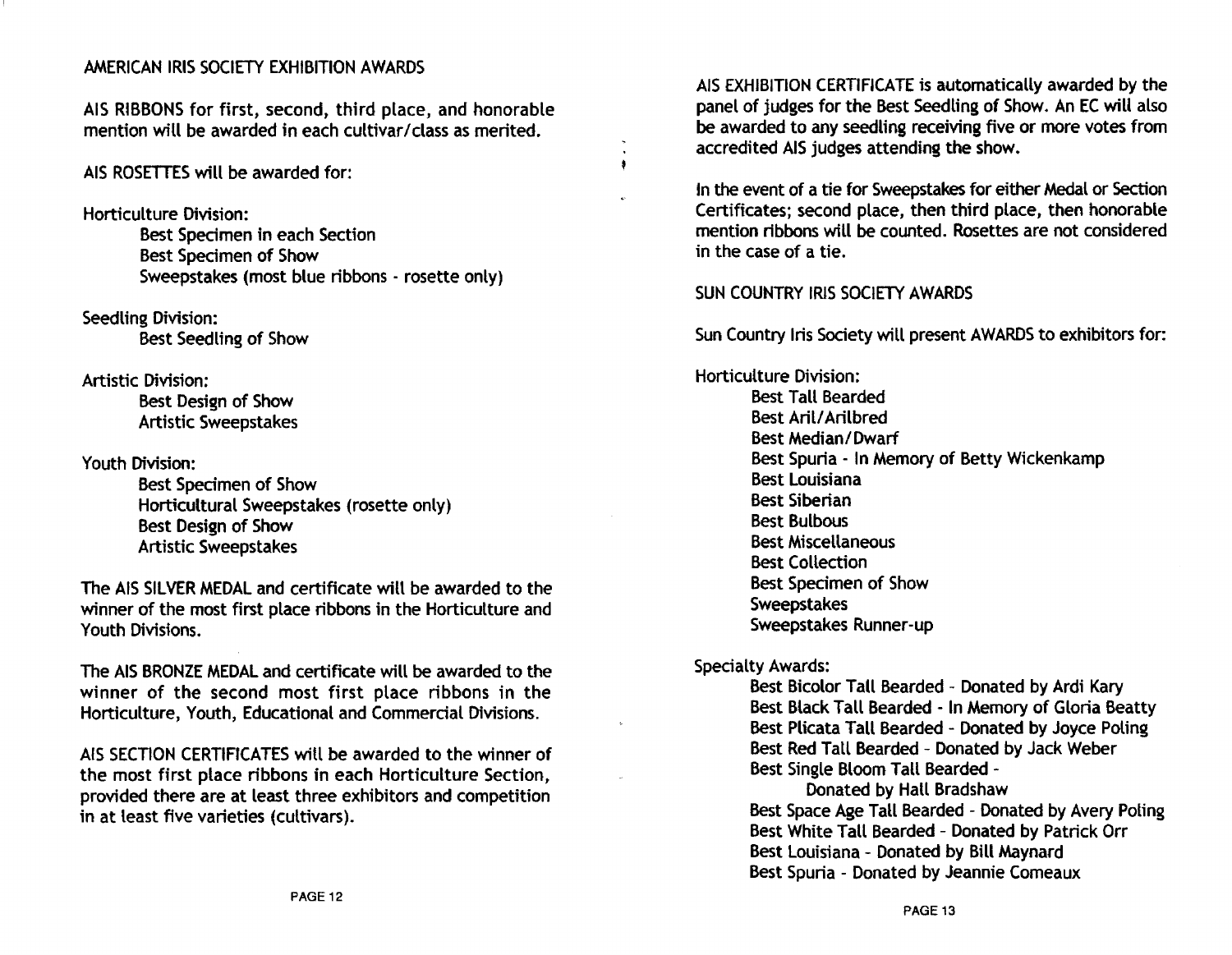Best Median - In Appreciation of Jeff Kurtzeman Best Seedling· In Appreciation of Francelle Edwards Best Tall Bearded - In Appreciation of Willard & Betty Schroder Best Specimen of Show - Donated by SCIS

Seedling Division: Best Seedling of Show

Artistic Division Best Design of Show Sweepstakes

#### Youth Division

Best Specimen Horticultural Sweepstakes Best Design Artistic Sweepstakes

PREMIUM AWARDS: Many of the above winners will also receive a PREMIUM AWARD. These winners will be recognized at the May 1,2012 Awards Presentation of Sun Country Iris Society.

GIFT CERTIFICATE: A \$50.00 gift certificate is being donated by Kary Iris Gardens, a commercial iris garden and member of Sun Country Iris Society. This gift certificate will be awarded based on random drawing. Each entry entitles the exhibitor to one chance in the drawing, up to 10 chances per exhibitor. In addition, each club member who worked on or at the show is entitled to one chance in the drawing. We thank:

> Kary Iris Gardens 6201 E. Calle Rosa Scottsdale, AZ 85251-4224 480-949·0253 • ArdiKary@aol.com

#### SUN COUNTRY IRIS SOCIETY MEMBERSHIP

Membership in Sun Country Iris Society is open to everyone interested in growing irises, from the home gardener to those with specialized interests. Our meetings are friendly and informative. Our members enjoy learning and sharing their knowledge. Sun Country Iris Society was formed in 1969 to promote the culture of irises in our area. We are affiliated with the American Iris Society, founded in 1920. Benefits of membership include monthly garden-related programs and an iris education segment; monthly newsletter with growing tips; door prizes and refreshments; projects and activities valleywide; annual iris show and competition; annual rhizome sale. Sun Country Iris Society dues for the 2012 year are \$15 individual, \$20 family, and \$5 youth. Send your check made out to Sun Country Iris Society to Randy Pooler, P.O. Box 5411, Mesa, AZ 85211. Please check out our web page for more information: www.suncountryiris.org.

#### AMERICAN IRIS SOCIETY MEMBERSHIP

The American Iris Society (AIS) creates and maintains the register of iris, qualified judges, and competition standards for shows such as this one. AIS membership is separate from ?un Country Iris Society membership. Benefits of membership melude a quarterly color bulletin with topics of interest to iris enthusiasts. Special section memberships are also available in AIS for those wishing information on other types of irises than TaU Bearded irises. For AIS membership information, contact:

> AIS Membership Secretary Tom Gormley P.O. Box 177 DeLeon Springs, FL 32130 E-mail: aismemsec@irises.org Phone/fax: 386-277-2057